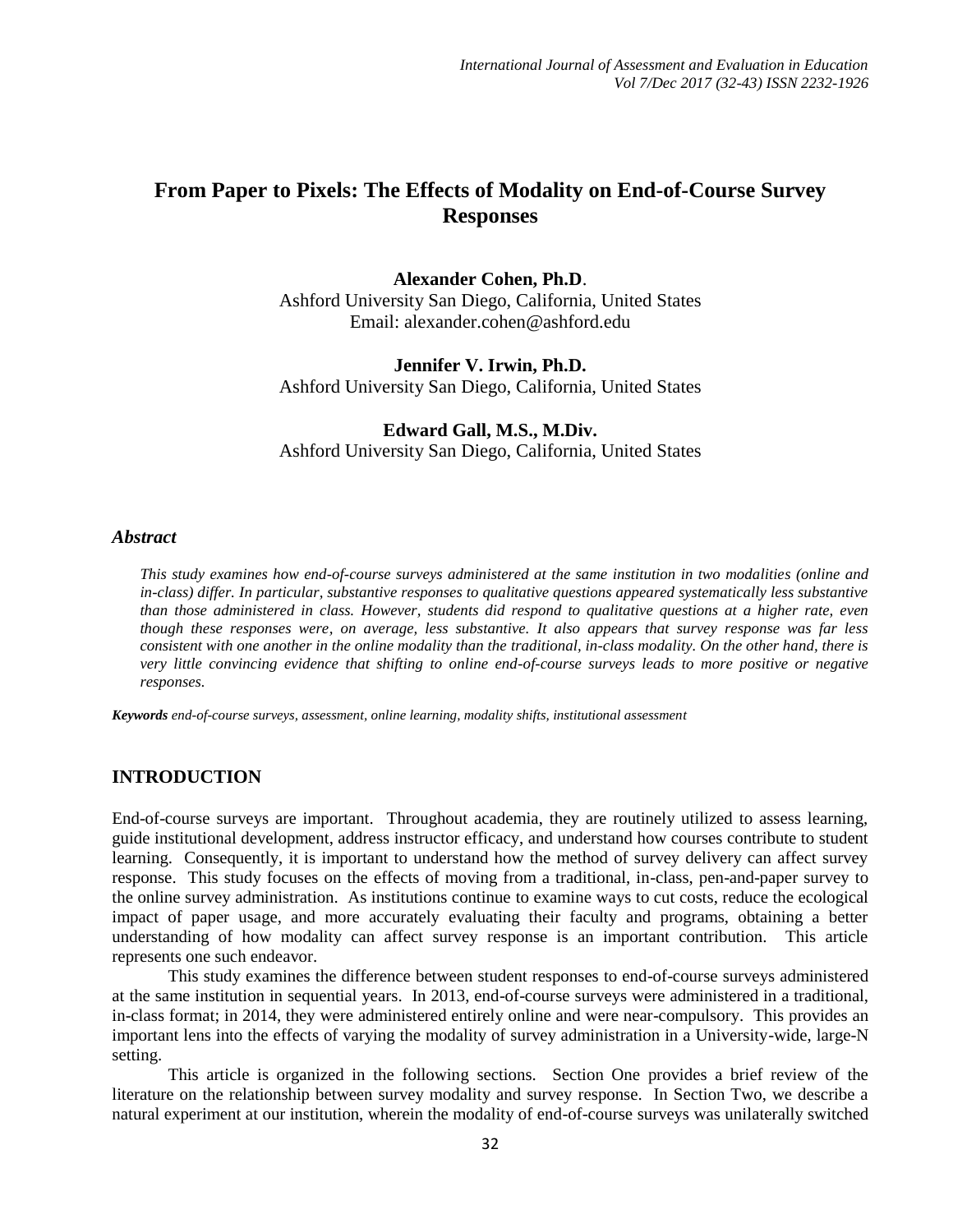between Academic Calendar years. We discuss, in detail, the particularities of both methods of survey administration and the data that we will analyze. In Section Three, we generate hypotheses regarding the relationship between survey modality and survey response. In Section Four, we provide analysis. Section Five concludes with a discussion.

## **THE RELATIONSHIP BETWEEN SURVEY MODALITY AND SURVEY RESPONSE**

Evaluating the student learning experience is an important cornerstone of collegial academics. After all, if we do not know where our students are succeeding and struggling, then we cannot continue to refine both craft and curriculum. End-of-course surveys are one important—and reasonably systematic— measure of student learning, and are regularly utilized to assess the student experience, course quality, and instructor quality (e.g., Richardson, 2005). As universities are increasing required to cut budgets, administering end-of-course surveys online has emerged as an increasingly attractive option due to lower costs associated with administration, prompting an increase in their use (Anderson, Brown, & Spaeth, 2006). Data can be collected without scanning paper forms, eliminating work hours necessary for scanning and, in some cases, typing out qualitative comments to ensure their anonymity. The consequences of this shift have been the subject of interesting scholarly discussion.

There are many reasons to anticipate systematic differences between online and in-class surveys. For instance, the attractiveness of the instructor can positively influence ratings of instruction (Rocca & McCroskey, 1999), suggesting that there are strong effects related to administering a survey in a traditional classroom. Likewise, Web-based surveys offer students an increased sense of anonymity and may be associated with greater and more honest self-disclosure (Conboy, Domar, & O'Connell, 2001). Wyatt (2000) examines how end-of-course surveys are conceptualized by students, argues that in-class and online surveys are perceived differently by participants, which leads to different sorts of responses. Lazar and Preece (1999), on the other hand, believe that in-class and online surveys provide relatively parallel results, so long as the format is similar.

Empirical tests of differences between survey responses across modalities have yielded mixed results. Some scholars have failed to find significant empirical differences between online and in-class surveys (Dommeyer et al 2002, 2004; Layne, DeCristoforo, & McGinty, 1999). Others have pointed out that such null results may be the result of methodological issues, arguing that simpler bivariate comparisons ignore other possible causal factures (Krautmann & Sander, 1999).Key factors include time of day, class size, class level (Millea & Grimes 2002), individual GPA and student major (Nowell, 2007), and instructor-specific factors (Marsh & Roche, 1999). Drawing from data across 28 separate courses and 15 faculty members, Nowell, Gale, and Handley (2010) do control for a variety of factors and demonstrate that online end-ofcourse surveys<sup>1</sup> administered online tend to exhibit lower ratings than those administered in class.

Other scholars have offered complementary contributions to the narrative. While Venette, Sellnow, and McIntyre (2010) do not find any differences in responses in online and in-class surveys, they note a greater level of descriptive detail in online surveys. Others have focused on the lower response rates associated with transitioning to online surveys, and noted how the exclusion of previously included subpopulations can introduce bias into results (Sax, Gilmartin, & Bryant, 2003).

In short, the effects of moving from in-class to online surveys are still being understood. Such effects are complex, and appear contingent upon a variety of factors, and so it behooves scholars of higher education to examine the question from different perspectives. Consequently, studies may obtain differing results because they account for different factors and make use of different samples. Studies are also focused on different dependent variables. In this particular study, we leverage a large-N comparison of survey response across different modalities in sequential years, and look at how the shift in modality affected at two dependent

 $\overline{a}$ 

<sup>&</sup>lt;sup>1</sup> While we use the term end-of-course survey or EOCS here for the sake of consistency, other terms are often applied to the same thing, such as "student evaluations of teaching" (SET).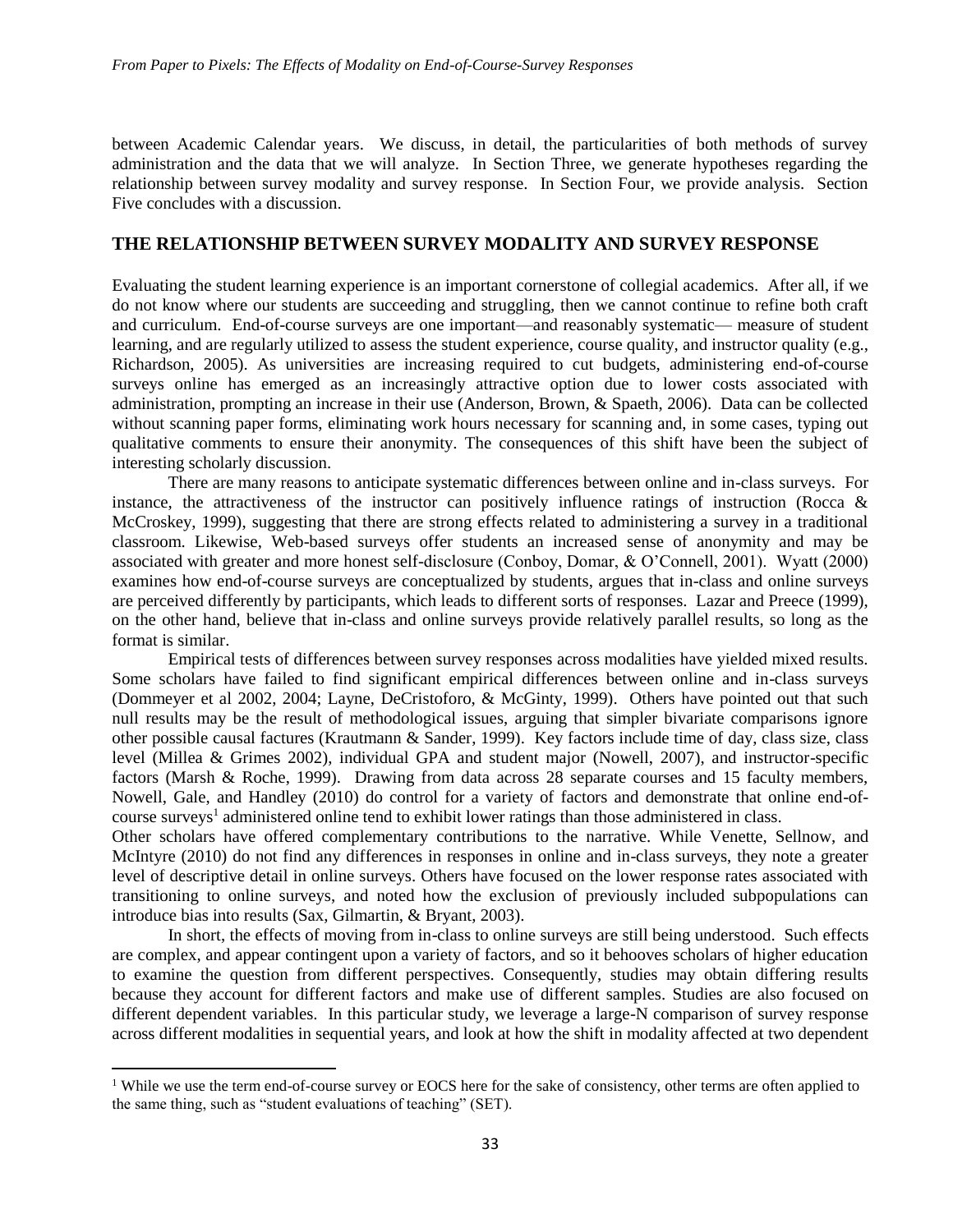variables that are prominent in the literature: the positivity of quantitative and qualitative responses, and the depth of qualitative responses. We also test a somewhat novel idea: that online surveys may be associated with more 'random' responses. In the next Section, we provide a detailed description of the data that we will analyze.

## **DATA**

 $\overline{a}$ 

Data was collected from Ashford University's campus in Clinton, Iowa at the close of two different semesters: Spring of the 2013 Academic Year and Spring of the 2014 Academic Year. At its core, the campus was a traditional liberal arts environment focused on offering small courses and a variety of degrees across its four Colleges. In 2013, survey administration was conducted through traditional pen-and-paper surveys. Surveys were distributed to instructors with instructions to distribute in-class any time within the final two weeks of the semester. While instructors were free to differ in their approach and in-class instructions regarding completing the surveys, they were required to leave the room while surveys were completed by students. Many instructors chose to hand the surveys out at the end of the classroom period, though some distributed them at the start of class, left the room for a predesignated time, then returned to hold class. When complete, students would give surveys to a volunteer student, who placed them in an opaque folder and brought them directly to the Administrative Assistant to their College. At that point, they were sent to Assessment staff and processed. Surveys consisted of a battery of questions asking students to rate various aspects of course and instructor on a Likert scale, as well as an open-ended qualitative question. Quantitative data was scanned into a single digital dataset through SCANTRON technology, and qualitative responses were manually typed into fields of this dataset by Assessment personnel. Please see the Appendix for question wording.

In Spring of 2014, the University shifted to online end-of-course surveys in order to eliminate the cost associated with manually scanning quantitative and qualitative student responses, and to reduce the environmental impact of utilizing so much paper. When students attempted to access the online portal any of their courses during the last week of class, the survey immediately filled their screen, and they were required to complete it in order to access their course's online resources, which included gradebook data, assignments, and study guides. The online portal is a tool hosted by Pearson's eCollege Learning Management System, which was used by nearly all University faculty<sup>2</sup> to organize student grades, host asynchronous discussion, facilitate the submission of assignments and final papers, and provide links to the library and other necessary resources. Nearly all students did check their online portals during this window, as many courses required online submission of final materials, and students were eager to see their grades calculated prior to the final. Response rates, as a result, climbed to 98%. We thus regard this sort of online survey administration as 'nearcompulsory', as every student who accessed their online portal for a given course was forcibly exposed to an end-of-course survey and was required to complete that survey to access desired materials. Once the survey appeared on their screen, students were required to at least fill in the radio buttons for all questions in the quantitative battery before clicking on a 'submit' button, after which the survey vanished and the usual course materials appeared.

Two items are worth noting. First, the Spring semesters of 2013 and 2014 were selected for two reasons: to hold possible seasonal effects constant, and because a similar battery of courses were offered in both semesters, which reduces variation in question response. Second, unfortunately, the question wording of both qualitative and quantitative questions did shift between 2013 and 2014. While the quantitative questions all make use of the same 5-point Likert scales, such that higher numbers indicate to more positivity regarding course and instructor, question wording does shift across surveys. There was one qualitative question in 2014

 $2$  Several faculty opted out of using the online system, particularly in independent studies and music practica. Students in courses or sections that did not utilize an online course site account for less than .5% of the total courses and sections offered in this semester.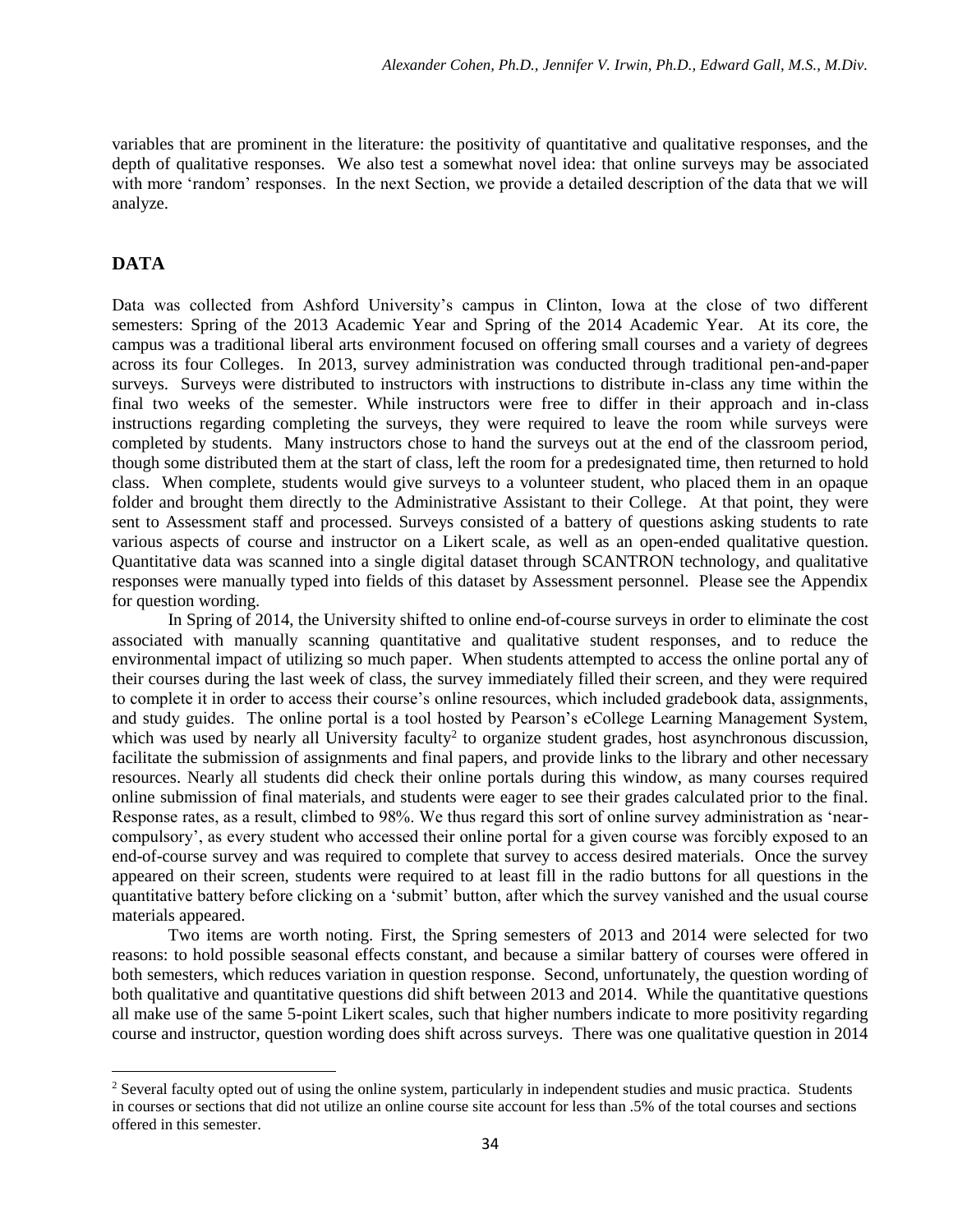and two in 2015, and the wording in both is different. Such shifts, obviously, are not ideal in a perfectly controlled study. However, as we discuss during our analysis, the changes in question wording should not have a powerful effect on many of our dependent variables. Additionally, the quantitative responses to survey responses in each year are computed as a mean of responses to each of the thirteen questions asked; the aggregated nature of the data that we analyze should strongly depress any framing effects caused by individual questions. Therefore, we feel that the large-N nature of this study makes up for some of these shortcomings, and that by noting the issue and providing the questions themselves, this study nevertheless makes a contribution to a rich and vibrant discussion.

### **THEORY**

This study focuses on the effect of shifting modalities of end-of-course surveys on five dependent variables: the positivity of quantitative responses, the positivity of qualitative responses, the substantive depth of qualitative responses, the quantity of qualitative responses, and the randomness of quantitative responses.

There are several general reasons why the modality of end-of-course surveys should impact responses. First and foremost, the environment of survey administration is drastically different across modalities. In traditional survey administration, students are gathered in the same room and must record their thoughts with a pen or pencil. Nothing prevents them from turning in blank surveys. When surveys are administered at the start of class, students are given a designated time with little to do but think of the survey; when surveys are administered at the end of class, students may speed through responses to exit the room quickly, though their decision may be impacted by the relative diligence—or lack thereof—of their peers. The environment is not particularly rushed; while finals may loom, students are in class at a time scheduled for that purpose. They are also more immediately impacted by the instructor, who is at least present when the surveys are handed out, and who may even give a brief overview about how student input is valuable for improving the quality of the course (and how it may be used in their own evaluations by their Dean). A strong social factor is also at work: students may talk while they fill out surveys to complain about the class or compliment it. Less conscientious students may watch as more conscientious students diligently think about the survey and take significant time to complete it, which may pressure them into doing the same.

Taking an end-of-course survey online is a very different experience. There is no social component, as students completing the survey must do so in isolation from other students. The instructor is not directly present. The time of day differs. The physical environment of administration is wildly variable. Some students may take it in a computer lab, others in their dorms late at night, and others while visiting their parents. Additionally, the particular method of online survey administration in this population introduces an important factor. Whenever students attempted to log into their online course portals during the last week of class, they were forced to fill in the radio buttons on the survey. It is conceivable that many students logged into their courses to hurriedly turn in a final paper, collect course resources, or nervously check their grades, and thus had little desire to take an online survey about the course. Further, the near compulsory nature incorporated a new population of students responded to surveys: those who simply turned in blank surveys in-class, or walked out of the room without completing them. All of this indicates that, generally speaking, there ought to be differences in survey response. Whether such differences are measurable and systematic is the subject of this study.

More specifically, we hypothesize that surveys administered in an online, near-compulsory format should be systematically less positive than those administered in class. We know from the differential in response rates between the two modalities of survey administration that the increased number of students responding to near-compulsory online surveys included students who did not turn in surveys administered in class, either because they were in a hurry to leave class, did not want to bother providing feedback, or were absent from class on the day of survey administration. Throughout analysis, we call this population of students "Survey Avoiders". We postulate, but cannot confirm, that based on such behaviors Survey Avoiders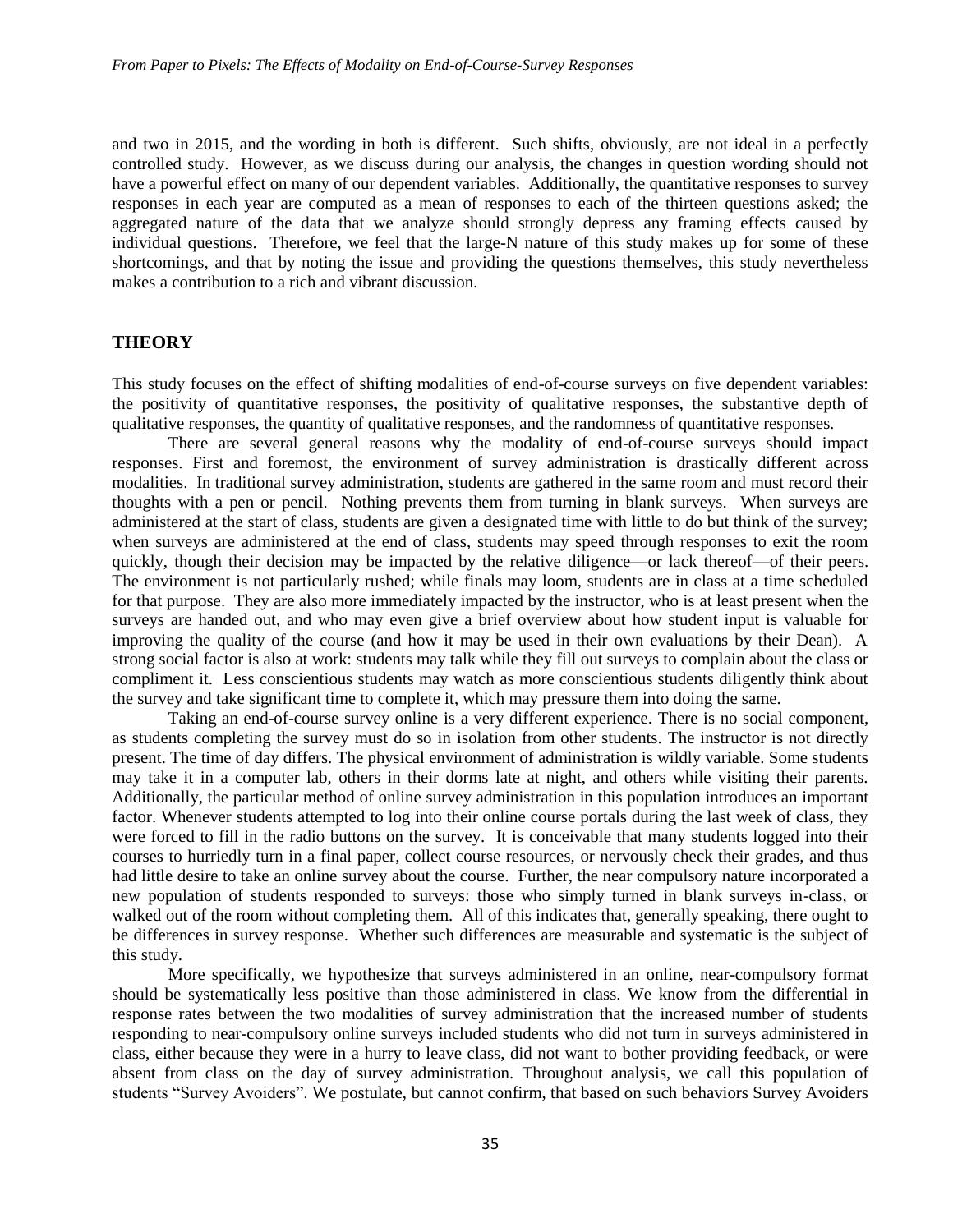may be underperformers or otherwise unhappy with the course, but do not reflect such dissent until mandated by the online portal. It is also possible that students, anxiously accessing their student portals seeking to access materials of use, were frustrated by the appearance of a mandatory screen and took their frustration out on the survey questions. Finally, the lack of recent interaction with the instructor (some of whom even bring donuts on evaluation day) may have a negative impact on online response.

We also hypothesize that the responses to qualitative questions should exhibit greater depth when end-ofcourse surveys are administered in class. First, the addition of Survey Avoiders to the population of respondents in the online population could result in qualitative responses that are pithy rather than substantive. After all, these are students who either do not fill out in-class end-of-course surveys, or miss class when they are administered. It is reasonable to assume that their inclusion in the sample might increase the number of responses such as "good class" or "you suck." Second, in-class end-of-course surveys should ideally take place in a reflective environment, in the immediate context of class, with some instructor preparation and social pressures that might induce students to take their time and provide good, substantive qualitative responses to survey questions. Finally, even well-meaning students rushing to access their course portals may ignore prompts for qualitative feedback because they are anxious to access course materials. Our coding procedures regarding the 'substantivity' of qualitative comments is discussed in sections below.

Of course, even pithy qualitative comments provide some information, and so it is also important to examine the rate of qualitative response across modality. We hypothesize that the rate of qualitative responses will decrease in online surveys for the above reasons.

Finally, we hypothesize that students who took the online survey will display a more random pattern of response. Our logic here is similar that described above: Survey Avoiders and those rushing to access course materials may simply make 'Swiss cheese' out of the evaluations and fill them out randomly.

In summary, our testable hypotheses are:

H1:Students taking a near-compulsory online end-of-course survey were more likely to respond to questions in negative ways than students whose responses were collected through in-class surveys, in both qualitative and quantitative responses.

H2:Students taking a near-compulsory online end-of-course survey were more likely to provide nonsubstantive responses to qualitative questions than students whose responses were collected through in-class surveys.

H3:Students taking a near-compulsory online end-of-course survey were less likely to provide any qualitative responses than students whose responses were collected through in-class surveys.

H4:Students taking a near-compulsory online end-of-course survey were more likely to provide a more random pattern of quantitative responses than students whose responses were collected through in-class surveys.

# **ANALYSIS**

In the section below, we examine each hypothesis in turn.

Testing Hypothesis One. Recall, H1:Students taking a near-compulsory online end-of-course survey were more likely to respond to questions in negative ways than students whose responses were collected through in-class surveys, in both qualitative and quantitative responses.

We examine, first, the quantitative responses. In each survey, students responded to a battery of 13 quantitative questions about the course and instructor. All responses are measured on a five-point Likert scale where  $1 = \text{Disagree}$  Strongly,  $2 = \text{Disagree}$ ,  $3 = \text{No Opinion}$ ,  $4 = \text{Agree}$  and  $5 = \text{Agree}$  Strongly. While question wording was different in each year, positive responses to questions always correspond to positive evaluations of some element of the course or its instructor. Again, we average responses to each question into a single mean score for each student in each modality to limit variation caused by variance in question wording across modalities.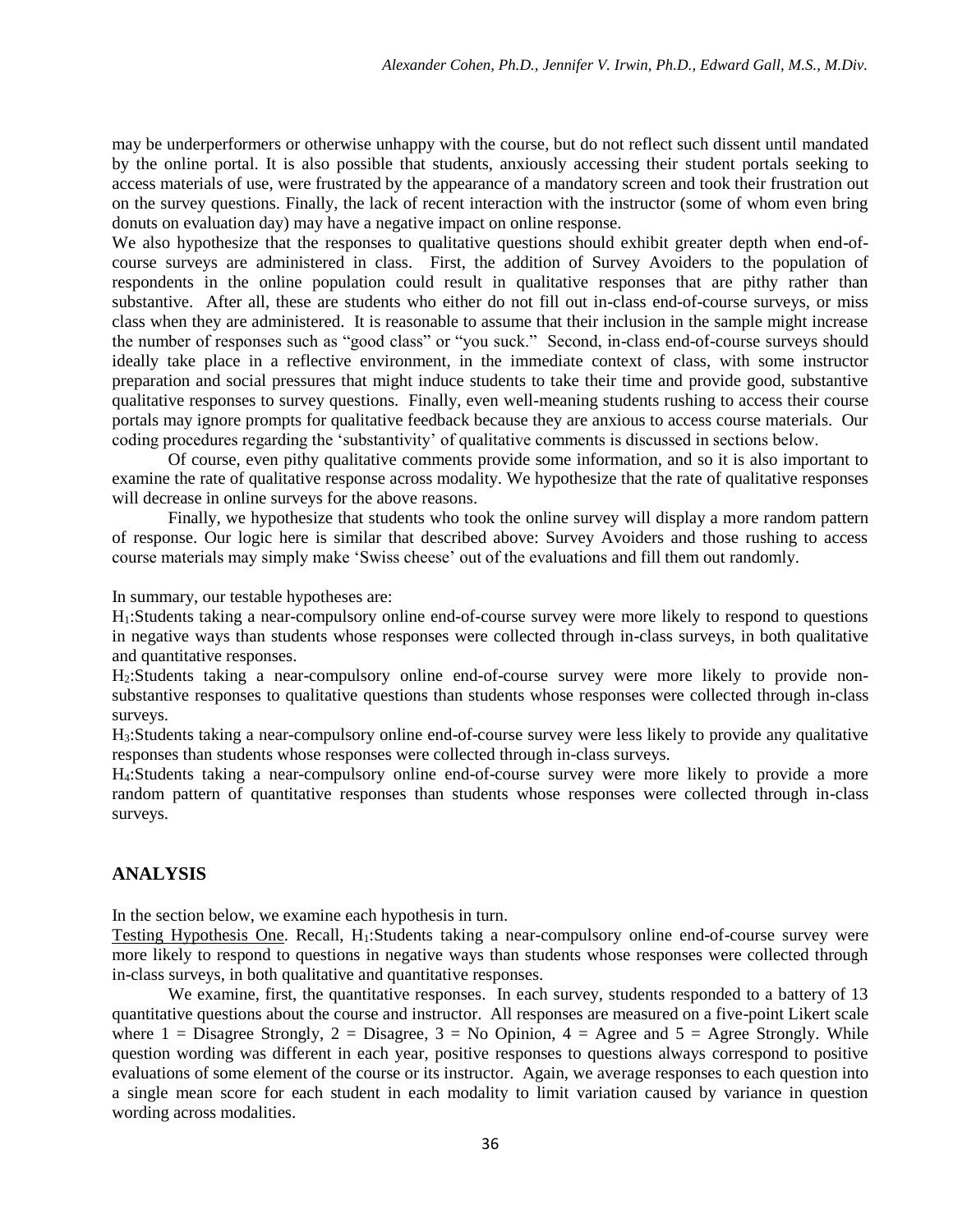The mean of all responses in the online modality is  $4.221$  (SD = .984; N = 2950), and the mean for inclass surveys is nearly identical, at 4.3 (SD = 1.32; N = 3362)<sup>3</sup>. An unpaired t-test conducted on these samples shows that the difference is statistically significant (t(38453) = -11.21, p = .000, two-tailed). However, its substantive impact appears negligible.

Next, we compare the average scores of each instructor who taught courses before and after the transition to online surveys. By comparing mean responses at the instructor-level, we are able to control for variation caused by differing levels of instructor quality. Because not all instructors taught in both years due to staffing changes, not all instructors from the previous analysis are included. The table below displays, at the instructor-level, the mean scores across all online and in-class questions, the difference between these means, and the statistical significance of those differences. As a whole, responses to online surveys were .136 points higher, on average, for each instructor than those collected from in-class surveys. However, as Table 1 shows, a t-test of each relationship at the instructor level shows that few differences between mean scores achieve statistical significance, which can be, in part, attributed to instructors who taught very few students, thereby yielding small subsample sizes. When only statistically significant differences between online and inclass scores are examined, the positive effect appears stronger: for these instructors, mean scores went up in the online modality by .321.

| <b>Instructor</b> | In-class | Online | Dif.<br>of | <b>Instructor</b> | In-class | Online | Dif.<br>of  |
|-------------------|----------|--------|------------|-------------------|----------|--------|-------------|
|                   | mean     | mean   | means      |                   | mean     | mean   | means       |
| 1                 | 3.98     | 4.77   | $0.79***$  | 45                | 4.08     | 4.302  | 0.222       |
| 2                 | 4.14     | 4.5    | $0.36***$  | 46                | 3.585    | 4.134  | 0.549       |
| $\overline{4}$    | 4.21     | 4.39   | 0.18       | 47                | 3.78     | 3.75   | $-0.03$     |
| 6                 | 4.28     | 4.36   | 0.08       | 48                | 4.143    | 3.469  | $-0.674***$ |
| $\tau$            | 4.45     | 4.32   | $-0.13$    | 50                | 4.315    | 4.125  | $-0.19$     |
| 12                | 3.81     | 3.57   | $-0.24$    | 52                | 3.523    | 3.977  | $0.454**$   |
| 13                | 3.71     | 3.77   | 0.06       | 53                | 4.44     | 4.42   | $-0.02$     |
| 14                | 4.05     | 3.55   | $-0.5**$   | 54                | 4.22     | 4.5    | 0.28        |
| 15                | 4.3      | 4.6    | $0.3***$   | 55                | 4.48     | 4.42   | $-0.06$     |
| 16                | 3.93     | 4.09   | 0.16       | 56                | 4.284    | 3.965  | $-0.319$    |
| 17                | 4.37     | 4.41   | 0.04       | 58                | 4.27     | 4.521  | $0.251*$    |
| 18                | 4.19     | 4.35   | 0.16       | 59                | 3.65     | 4.35   | $0.7*$      |
| 22                | 4.11     | 4.198  | 0.088      | 60                | 4.2      | 5.47   | $1.27***$   |
| 23                | 4.14     | 4.498  | $0.358*$   | 63                | 4.06     | 4.558  | $0.498***$  |
| 27                | 3.81     | 4.24   | $0.43***$  | 64                | 4.034    | 3.904  | $-0.13$     |
| 28                | 3.73     | 3.43   | $-0.3$     | 66                | 4.174    | 3.958  | $-0.216$    |
| 29                | 3.96     | 3.74   | $-0.22$    | 67                | 4.279    | 4.57   | 0.291       |
| 30                | 3.65     | 3.47   | $-0.18$    | 68                | 4.201    | 3.934  | $-0.267*$   |
| 32                | 4.278    | 4.438  | 0.16       | 70                | 3.953    | 4.306  | 0.353       |
| 34                | 4.22     | 4.455  | 0.235      | 72                | 4.164    | 4.075  | $-0.089$    |

**Table 1** Results of Difference of Means Tests Conducted on EOCS Results for Instructors Teaching both before and after Shift to Online Survey Administration, 2013-2014.

 $\overline{a}$ 

<sup>&</sup>lt;sup>3</sup> Note that while the absolute number of responses was actually larger among in-class surveys, the response rate was dramatically higher for online surveys. This was because a large-scale reduction in the student body and the offering of fewer classes in the 2014 Academic Year, when online surveys were instituted.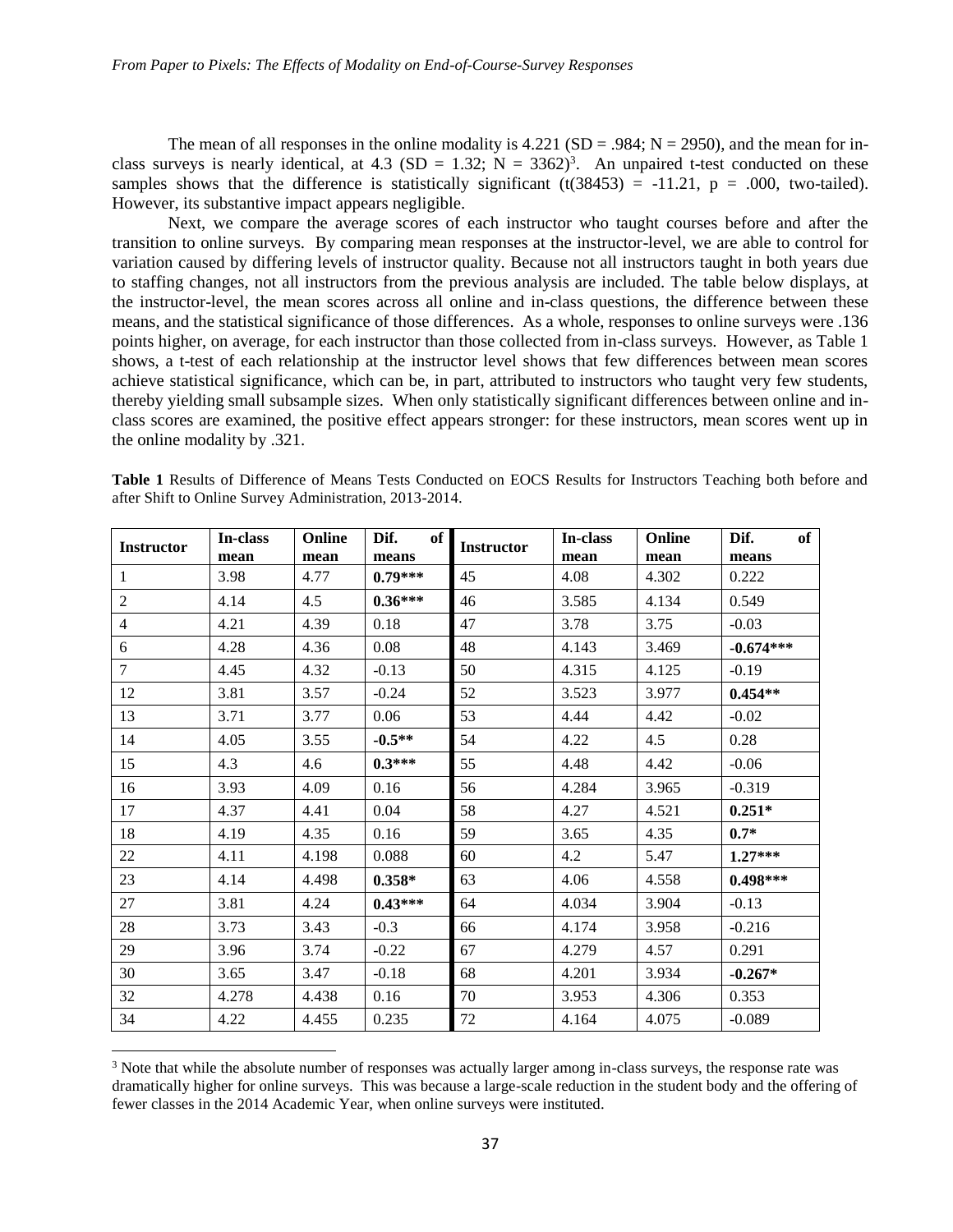| 35 | 4.04  | 4.641 | $0.601***$ | 73 | 4.407 | 4.684 | $0.277*$   |
|----|-------|-------|------------|----|-------|-------|------------|
| 36 | 3.85  | 4.122 | 0.272      | 74 | 4.37  | 4.48  | 0.11       |
| 37 | 4.12  | 4.544 | $0.424***$ | 75 | 3.48  | 3.355 | $-0.125$   |
| 39 | 3.916 | 3.869 | $-0.047$   | 76 | 3.939 | 4.357 | $0.418***$ |
| 41 | 4.26  | 3.81  | $-0.45***$ | 78 | 4.136 | 4.769 | $0.633***$ |
| 43 | 4.088 | 4.359 | 0.271      | 79 | 4.37  | 4.604 | $0.234***$ |
|    |       |       |            | 80 | 4.42  | 4.036 | $-0.384$   |

\* = p<.05, \*\* = p<.01, \*\*\* = p<.001. Significance calculated as the two-tailed p-value computed using the tdistribution; in other words, the probability of observing a greater absolute value of t under the null hypothesis.

A third way to test this relationship is through Ordinary Least Squares regression analysis. Here, we regress the average quantitative responses of on each end-of-course survey<sup>4</sup> on a dummy variable, *pixel*, coded 1 if the survey was administered online. Here, we also control for instructors through ninety dummy variables, coded 1 to indicate the instructor being evaluated. This helps, at least in part, to separate trends that may be due to instructor expertise rather than the modality of survey. This regression, shown below, demonstrates that, indeed, students who responded online tended to provide more positive reviews, though the substantive impact is minimal at an increase of just .13.

| <b>Variable</b>            |       | Coefficient | <b>Robust SE</b> | $P>$  t |
|----------------------------|-------|-------------|------------------|---------|
| Pixel                      |       |             | .021             | .000    |
| 90<br>$\cdot$<br>variables | dummy | $- - -$     | $- - -$          | .000    |
| Constant                   |       | 3.947       | .24              | .000    |
| $N = 5494$                 |       |             |                  |         |

**Table 2** Results of OLS Regression of Online Survey Administration on EOCS Responses, 2013-2014.

All three tests suggest that, at least in this context, transitioning to near-compulsory online end-ofcourse survey administration was associated with a statistically significant but substantively small positive impact on survey response.

We turn, next, to a comparison of the relative positivity of qualitative responses in the online and inclass surveys. Unfortunately, here, the changes in question wording across surveys are far more impactful on results. With so few questions, averaging them to create an aggregate figure does not help 'wash out' variance caused by question wording. And, in the online version of the survey, the two questions asked were quite pointed, with one likely to produce positive responses, and another likely to produce negative responses.

We coded qualitative responses as '1' if they were positive, and '0' if negative. Responses that were a mix of both positive and negative, given no value and omitted from analysis. Blank responses were omitted from this analysis. See Table 3 below for results. Responses from the Spring 2013 survey were coded by one researcher, while responses from the Spring 2014 survey were coded by another (both using the same coding method). Early in the coding process, the two researchers met to ensure consistency and reliability. Only one open-ended question was asked in Spring 2013, while two were asked in Spring 2014. The Spring 2013 question was "Your comments regarding your instructor, course, and Ashford University are welcome". On the Spring 2014 survey, students were given two open-ended questions: (1) "What were the strengths of this course in preparing you for future courses and/or your career?", and (2) "How could the course be changed or improved to better prepare you for your career?".

 $\overline{a}$ 

<sup>4</sup> Note that because Likert scores are averaged across all 14 categories, this is a continuous variable that does not violate OLS's basic assumptions.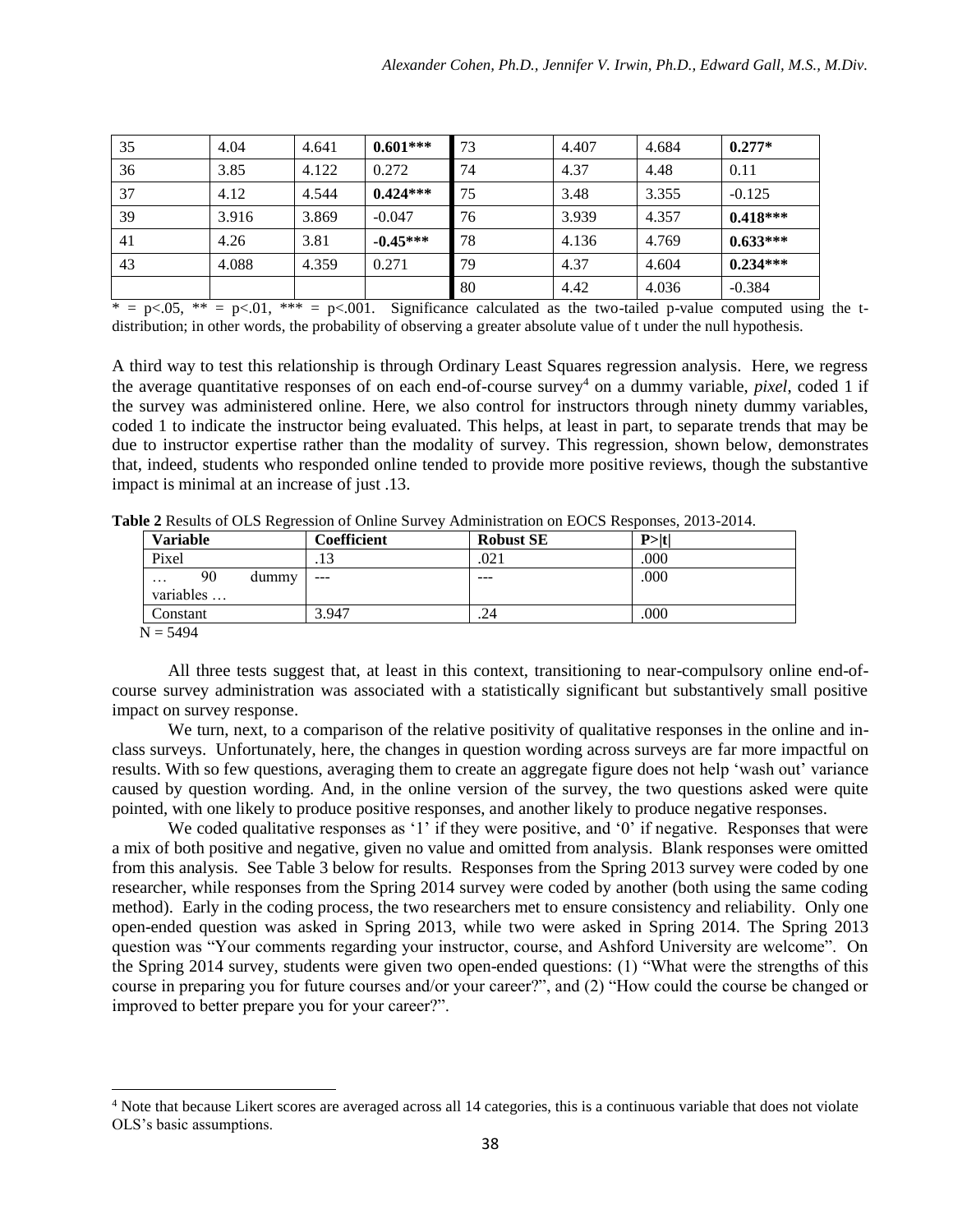| Year | <b>Ouestion</b>      |      | 'Positivity'<br>Mean<br><b>Score</b> | <b>Standard</b><br>Error (Mean) |
|------|----------------------|------|--------------------------------------|---------------------------------|
| 2013 | Your comments?       | 1288 | .68                                  | .013                            |
| 2014 | Strengths of course? | 1111 | .92                                  | .008                            |
| 2014 | How could course be  | 923  | .34                                  | .016                            |
|      | improved?            |      |                                      |                                 |

**Table 3.** Mean 'Positivity' of Qualitative Responses, 2013 and 2014.

It is difficult to take much from these results, largely due to the powerful framing effect of the questions asked. It is perhaps worth noting how many more students were willing to answer the question regarding course improvement, as opposed to questions about the course's strengths, in 2014.

In the balance, then, this section suggests that moving to an online form of survey administration had, at best a modest effect on survey response. When we take into account the possible influence of question wording effects on this outcome, it is difficult to make much of these trends.

Testing Hypothesis Two and Three. Recall H2: Students taking a near-compulsory online end-of-course survey were more likely to provide non-substantive responses to qualitative questions than students whose responses were collected through in-class surveys.

In both populations, we first coded responses as 'substantive' if students provided meaningful responses (e.g., "The course was average at best. Positive-service was fun and helpful, professor was great to talk to, class was professional. Negative-textbook needs changing, service should be worth more, …"); as opposed to non-substantive (e.g., "great professor!"). Responses that were substantive in nature were coded as '1' and non-substantive responses were coded as '0'. Blank responses were omitted from this analysis. Here, the variation in questions across surveys is of minimal concern, as there is little reason to suspect that the wording of the qualitative questions would lead to differing levels of substantivity in responses. As Table 5 shows, the substantivity of responses given to the online end-of-course survey were dramatically lower than those administered in class.

| Year | <b>Question</b>                     | N    | % of Total<br><b>Students</b><br><b>Providing</b><br>Qualitative<br><b>Responses</b> | <b>Mean</b><br>'Substantivity' | <b>Standard</b><br>of<br>Error<br>Substantivity<br>(Mean) | <b>Two-Tailed</b><br><b>Significance</b><br><b>Of Mean</b> |
|------|-------------------------------------|------|--------------------------------------------------------------------------------------|--------------------------------|-----------------------------------------------------------|------------------------------------------------------------|
| 2013 | Your<br>comments?                   | 1174 | 34.9%                                                                                | .76                            | .011                                                      | .000                                                       |
| 2014 | Strengths of<br>course?             | 1219 | 41%                                                                                  | .24                            | .004                                                      | .000                                                       |
| 2014 | How could<br>course be<br>improved? | 1112 | 37%                                                                                  | .34                            | .008                                                      | .000                                                       |

**Table 5** Mean 'Positivity' of Qualitative Responses, 2013 and 2014.

In order to further verify these results, we conducted a t-test for the difference of means between the 2013 results, and both 2014 results. The p-value is .002, suggesting that, indeed, responses were far less substantive when provided by respondents to the online survey. We did not conduct analysis at the instructor level because qualitative responses are relatively infrequent, leading to very small sample sizes in one or both years.

Next, recall H<sub>3</sub>: Students taking a near-compulsory online end-of-course survey were less likely to provide any qualitative responses than students whose responses were collected through in-class surveys. The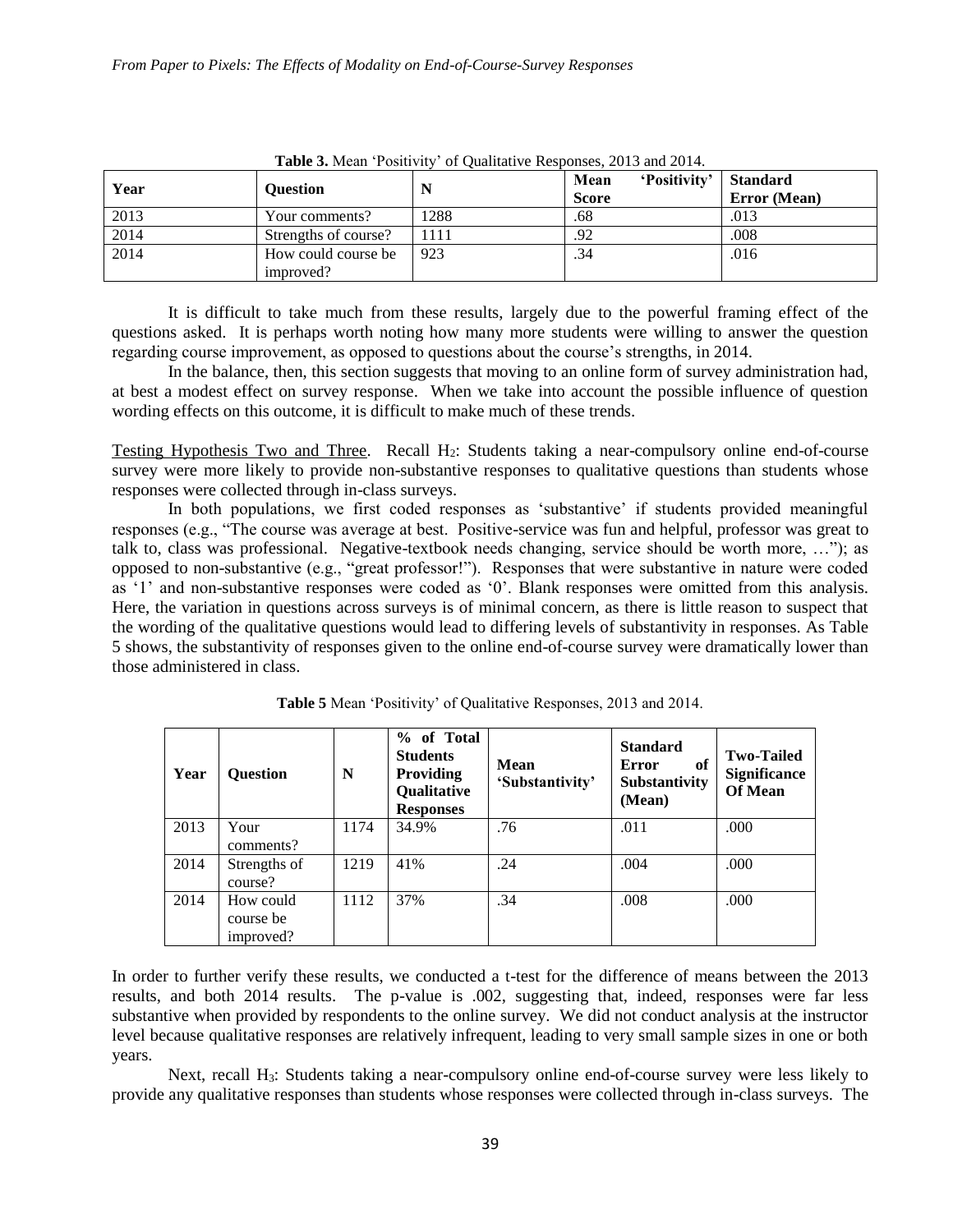table above demonstrates that, contrary to expectations, students were more likely to provide *any* responses to qualitative questions posed in near-compulsory end-of-course surveys. However, in the balance, such responses are far less substantive.

Testing Hypothesis Four. Finally, recall H4: Students taking a near-compulsory online end-of-course survey were more likely to provide a more random pattern of quantitative responses than students whose responses were collected through in-class surveys.

Thus, we test if greater randomness exists in responses to high response rate online surveys, relative to in-class surveys. The simplest snapshot here is to first average the standard deviation in aggregate responses to each survey question as a measure how consistent question responses are to one another, and then compare the average of these averages across survey types. The average standard deviation across all online surveys is .988, while the average standard deviation across all in-class surveys is .905. Answers to questions posed in the online survey indeed display a higher standard deviation than questions administered on papers.

This can further be broken down at the instructor level. In Table 5 below, we see that the standard deviation in quantitative responses to end-of-course survey questions is greater in all but three cases, and many of these reach levels of statistical significance.

| <b>Instructor</b> | In-class<br>SD | Online<br>SD | Dif.<br><b>Between</b><br><b>SDs</b> | <b>Instructor</b> | In-class<br><b>SD</b> | Online<br><b>SD</b> | Dif.<br>of<br>means |
|-------------------|----------------|--------------|--------------------------------------|-------------------|-----------------------|---------------------|---------------------|
| 1                 | 0.452          | 0.619        | $-0.167$                             | 45                | 0.167                 | 0.081               | 0.086               |
| $\boldsymbol{2}$  | 0.625          | 0.518        | 0.107                                | 46                | 0.921                 | 0.716               | 0.205               |
| $\overline{4}$    | 0.733          | 0.414        | 0.319                                | 47                | 0.996                 | 0.554               | 0.442               |
| 6                 | 0.603          | 0.399        | 0.204                                | 48                | 1.086                 | 0.562               | 0.524               |
| $\overline{7}$    | 0.651          | 0.41         | 0.241                                | 50                | 0.714                 | 0.457               | 0.257               |
| 12                | 0.197          | 0.083        | 0.114                                | 52                | 0.945                 | 0.517               | 0.428               |
| 13                | 0.332          | 0.063        | 0.269                                | 53                | 0.629                 | 0.362               | 0.267               |
| 14                | 0.865          | 0.531        | 0.334                                | 54                | 0.869                 | 0.439               | 0.43                |
| 15                | 0.694          | 0.358        | 0.336                                | 55                | 0.596                 | 0.212               | 0.384               |
| 16                | 0.745          | 0.601        | 0.144                                | 56                | 1.33                  | 0.316               | 1.014               |
| 17                | 0.0863         | 0.0431       | 0.0432                               | 58                | 0.589                 | 0.468               | 0.121               |
| 18                | 0.112          | 0.053        | 0.059                                | 59                | 0.951                 | 0.514               | 0.437               |
| 22                | 0.875          | 0.544        | 0.331                                | 60                | 0.604                 | 0.594               | 0.01                |
| 23                | 0.732          | 0.482        | 0.25                                 | 63                | 0.421                 | 0.422               | $-0.001$            |
| 27                | 0.775          | 0.652        | 0.123                                | 64                | 0.823                 | 0.431               | 0.392               |
| 28                | 1.092          | 0.654        | 0.438                                | 66                | 0.937                 | 0.454               | 0.483               |
| 29                | 1.28           | 0.485        | 0.795                                | 67                | 0.56                  | 0.514               | 0.046               |
| 30                | 0.748          | 0.526        | 0.222                                | 68                | 0.708                 | 0.412               | 0.296               |
| 32                | 0.588          | 0.478        | 0.11                                 | 70                | 0.846                 | 0.542               | 0.304               |
| 34                | 0.752          | 0.444        | 0.308                                | 72                | 0.891                 | 0.426               | 0.465               |
| 35                | 0.455          | 0.494        | $-0.039$                             | 73                | 0.428                 | 0.317               | 0.111               |
| 36                | 0.795          | 0.524        | 0.271                                | 74                | 0.556                 | 0.366               | 0.19                |
| 37                | 0.642          | 0.582        | 0.06                                 | 75                | 1.09                  | 0.684               | 0.406               |
| 39                | 0.984          | 0.571        | 0.413                                | 76                | 0.733                 | 0.612               | 0.121               |

**Table 6** Differences in Standard Deviation across Quantitative EOCS Responses, Instructor-Level, 2013 and 2014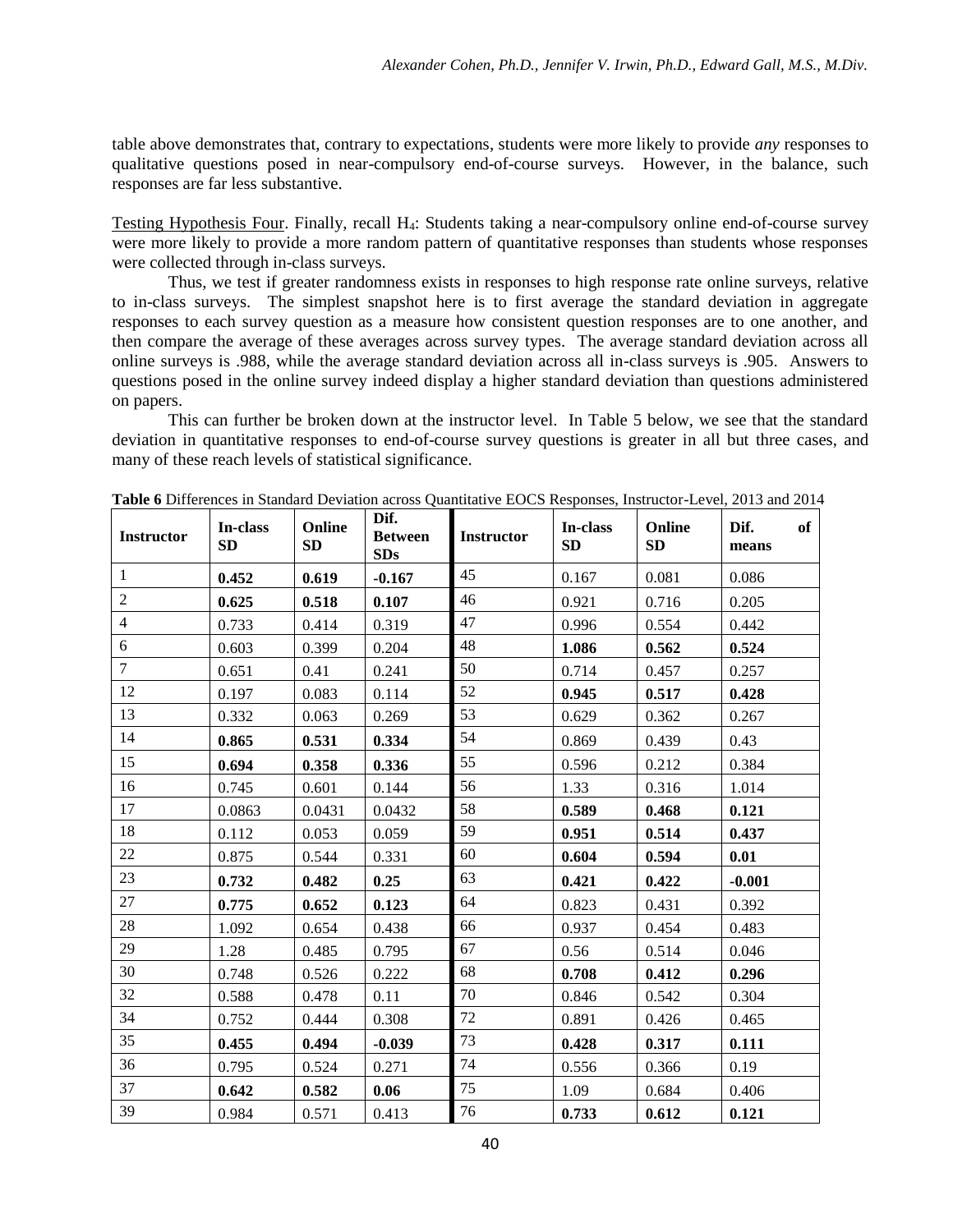| 4 <sub>1</sub> | 0.899 | 0.427 | 0.472 | 70<br>ە / | 0.502 | 0.392 | 0.11  |
|----------------|-------|-------|-------|-----------|-------|-------|-------|
| 43             | 0.639 | 0.472 | 0.167 | 70        | 0.677 | 0.338 | 0.339 |
|                |       |       |       | 80        | 1.203 | 0.466 | 0.737 |

In conclusion, at both the instructor level and in the aggregate, the standard deviation of responses clearly increased as a result of moving to near-compulsory online surveys. This suggests that students were more likely to randomly fill out bubbles when forced to input an end-of-course survey online, than when voluntarily asked to do so in class.

## **DISCUSSION**

This analysis suggests that, at least in this environment, there were systematic differences between administering end-of-course surveys in the online modality, relative to traditional pen-and-paper administration. In particular, substantive responses to qualitative questions appeared systematically less substantive than those administered in class. However, students did respond to qualitative questions at a higher rate, even though these responses were, on average, less substantive. It also appears that survey response was far more random in the online modality than the traditional, in-class modality. On the other hand, there is very little convincing evidence that shifting to online end-of-course surveys leads to more positive or negative responses.

These results are important to note as institutions of various size and complexity will continue to shift towards online end-of-course surveys as a mechanism to reduce cost. Such surveys will remain important tools through which to assess pedagogy, and so it important to understand their strengths and limitations. Moreover, this study of this particular institution's journey in this respect may provide guidance to similar institutions.

Of course, this is just one case of many, and is not without its limitations. Shifts in question wording across sample sizes, though mitigated through aggregating quantitative scores, may have affected some statistical inferences. Additionally, where variations in survey response do exist, we cannot be certain of the mechanism. Whether the near-compulsory nature of these end-of-course surveys or their digital modality (or some combination of the two) *caused* differences in outcomes is impossible to say with this data. More exploration here would be instructive. Nevertheless, despite its limitations, this study makes an honest contribution to the growing body of literature on this topic.

#### **REFERENCES**

- Anderson, J., Brown, G., & Spaeth, S. (2006). Online student evaluations and response rates reconsidered. *Innovate, 2*(6). Retrieved from http://innovateonline.info/index.php?view=article&id=301
- Conboy, L., Domar, A., & O'Connell, E. (2001). Women at mid-life: Symptoms, attitudes, and choices, an internetbased survey. *Maturitas, 28,* 129-136.
- Dommeyer, C.J., Baum, P., Chapman, K., & Hanna, R.W. (2002). Attitudes of business faculty toward two methods of collecting teaching evaluations: Paper vs. online. *Assessment & Evaluation in Higher Education, 27*(5), 445-462.
- Dommeyer, C.J., Baum, P., Hanna, R.W., & Chapman, K.S. (2004). Gathering faculty teaching evaluations by in-class and online surveys: Their effects on response rates and evaluations. *Assessment and Evaluation in Higher Education, 29*(5), 611-623.
- Krautmann, A.C., & Sander, A. (1999). Grades of student evaluation of teachers. *Economics of Education Review, 18*(3), 59-63.
- Layne, B.H., DeCristoforo, J.R., & McGinty, D. (1999). Electronic versus traditional student ratings of instruction. *Research in Higher Education, 40*(2), 221-232.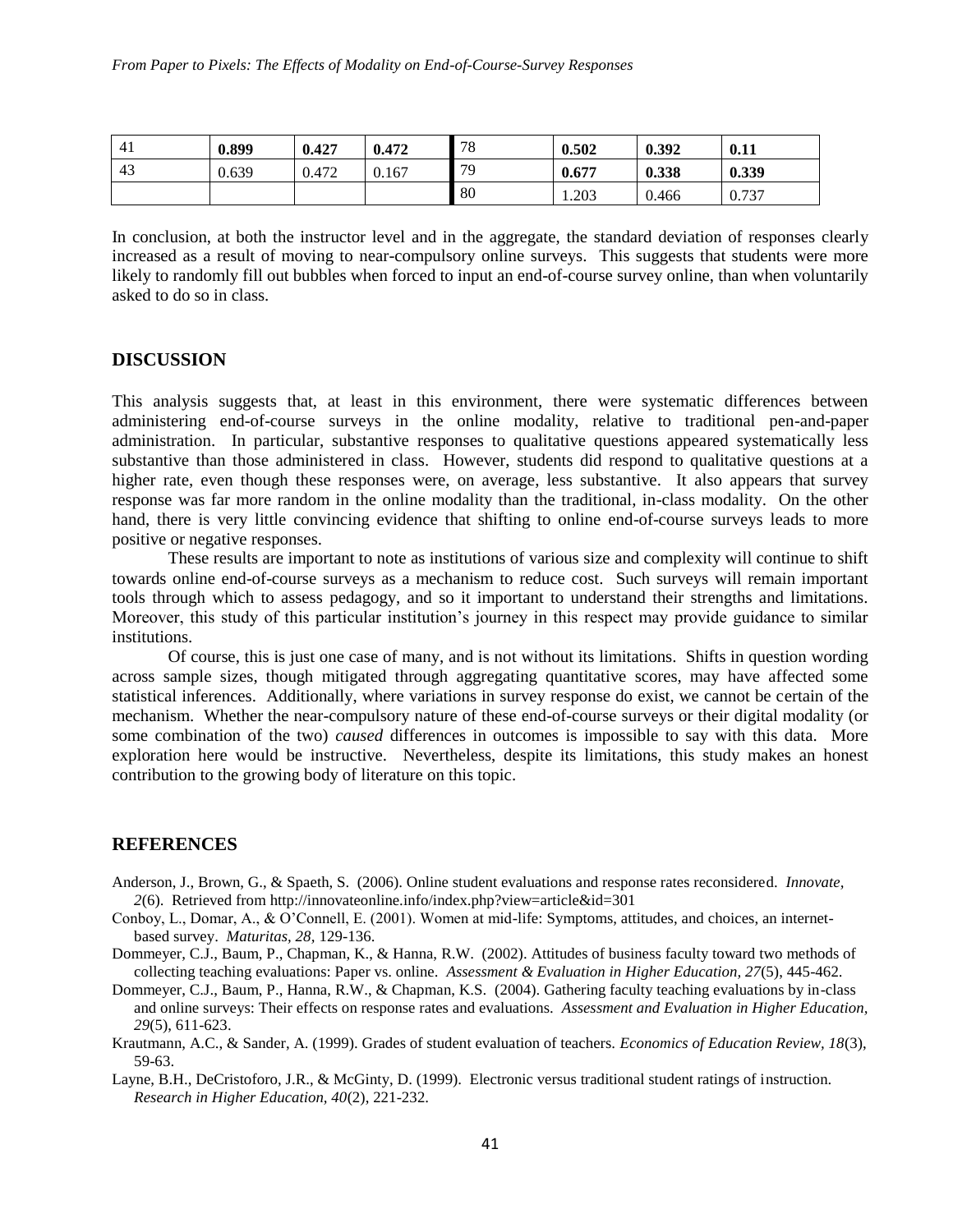- Lazar, J., & Preece, J. (1999). Designing and implementing web-based surveys. *Journal of Computer Information Systems, 39*(4), 63-67.
- Marsh, H.W., & Roche, L.A. (1999). Rely on SET research. *American Psychologist, 54*(7), 517-518.

Millea, M., & Grimes, P.W. (2002). Grade expectations and student evaluation of teaching. *College Student Journal, 36*(4), 582-591.

- Nowell, C. (2007). The impact of relative grade expectations on student evaluation of teaching. *International Review of Economics Education, 6*(2)*,* 42-56.
- Nowell, C., Gale, L., & Handley, B. (2010). Assessing faculty performance using student evaluations of teaching in an uncontrolled setting. *Assessment and Evaluation in Higher Education, 34*(4), 463-475
- Richardson, J. (2005). Instruments for obtaining student feedback: A review of the literature. *Assessment and Evaluation in Higher Education, 30*(4), 387-415.
- Rocca, K.A., and J.C. McCroskey. (1999). The interrelationship of student ratings of instructors' immediacy, verbal aggressiveness, homophily, and interpersonal attraction. *Communication Education, 48,* 308-316.
- Sax, L.J., Gilmartin, S.K., & Bryant, A.N. (2003). Assessing response rate and nonresponse bias in web and paper surveys. *Research in Higher Education, 44*(4), 409-432.
- Vennete, S., Sellnow, D., & McIntyre, K. (2010). Charting new territory: Assessing the online frontier of student ratings of instruction. *Assessment and Evaluation in Higher Education, 35*(1), 101-115.
- Wyatt, J.C. (2000). When to use web-based surveys. *Journal of the American Medical Informatics Association, 7,* 426- 430.

# **APPENDIX**

Ashford University – Campus End-of-Course Student Survey Questions (In-Class, Paper Version – Spring 2013)

1. The faculty member was professional in the presentation of the course (punctual, appropriate attire, maintenance of discipline).

2. The faculty member showed organization (was prepared for class, followed the syllabus, and did not routinely venture off on tangents).

3. The faculty member was adaptable (flexible, covered course material using a variety of techniques, was available outside of class).

4. The grading in this course was fair and consistent (definite grading criteria, objective basis for grades, and no favoritism).

5. The faculty member stimulated interest in the subject (showed enthusiasm for and knowledge of the subject matter).

6. The textbook was appropriate for the level at which this course was offered.

7. Other materials complemented the course (films, handouts, and outside readings).

8. Activities in this course seemed appropriate for the type of course content (presentations, field, trips, projects, etc.).

9. This course has provided preparation to continue with additional courses in this topic.

10. This course has provided preparation for work in a related career.

11. This course would prove useful to other disciplines.

12. The material in this course was challenging.

13. This course was too difficult for my capabilities.

\*OPEN-ENDED RESPONSE: Your comments regarding your instructor, course, and Ashford University are welcome.

Ashford University – Campus End-of-Course Student Survey Questions (Online Version – Spring 2014)